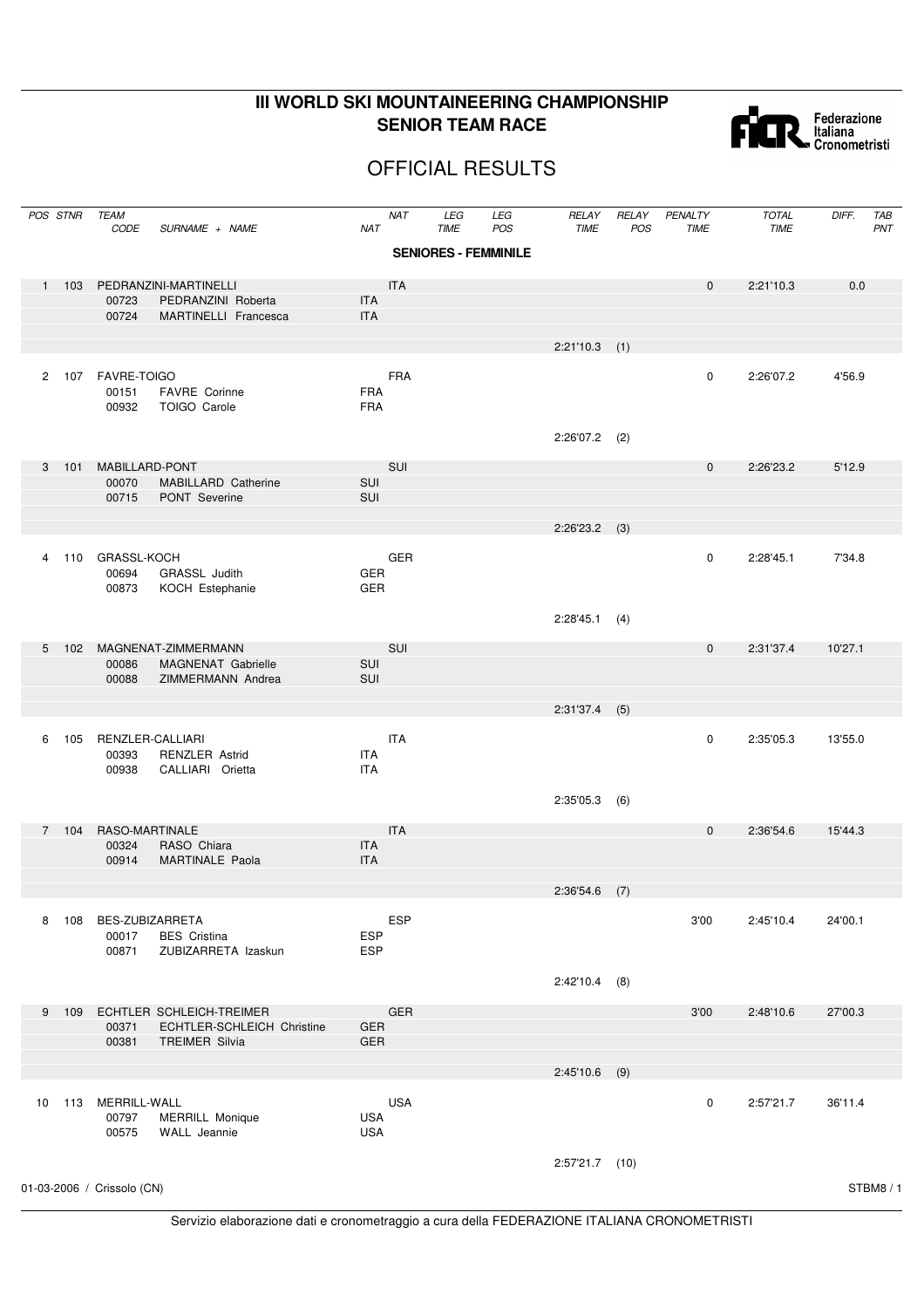|                | POS STNR       | TEAM<br>CODE                         | SURNAME + NAME                                                | <b>NAT</b><br>NAT                      | LEG<br>TIME                | LEG<br>POS | RELAY<br><b>TIME</b> | RELAY<br>POS | PENALTY<br>TIME | <b>TOTAL</b><br><b>TIME</b> | DIFF.     | TAB<br>PNT |
|----------------|----------------|--------------------------------------|---------------------------------------------------------------|----------------------------------------|----------------------------|------------|----------------------|--------------|-----------------|-----------------------------|-----------|------------|
| 11             |                | 112 DUSAUTOIR-TORT<br>00942<br>00792 | <b>DUSAUTOIR Sophie</b><br><b>TORT Neus</b>                   | <b>AND</b><br><b>AND</b><br><b>AND</b> |                            |            |                      |              | $\mathbf 0$     | 3:05'38.6                   | 44'28.3   |            |
|                |                |                                      |                                                               |                                        |                            |            | $3:05'38.6$ (11)     |              |                 |                             |           |            |
|                | 12 111         | 00848<br>00472                       | FORMANKOVA-KORBOVA<br>FORMANKOVA Dita<br><b>KORBOVA Alice</b> | CZE<br>CZE<br>CZE                      |                            |            |                      |              | 0               | 3:12'11.0                   | 51'00.7   |            |
|                |                |                                      |                                                               |                                        |                            |            | $3:12'11.0$ (12)     |              |                 |                             |           |            |
| 13             | 115            | PEDERSEN-BLOM<br>00908               | PEDERSEN Lene                                                 | <b>NOR</b><br><b>NOR</b>               |                            |            |                      |              | $\mathbf 0$     | 3:29'01.6                   | 1:07'51.3 |            |
|                |                | 00909                                | <b>BLOM Ellen</b>                                             | <b>NOR</b>                             |                            |            |                      |              |                 |                             |           |            |
|                |                |                                      |                                                               |                                        |                            |            | $3:29'01.6$ (13)     |              |                 |                             |           |            |
|                |                |                                      | DID NOT START<br>0                                            |                                        |                            |            |                      |              |                 |                             |           |            |
|                |                |                                      | DID NOT FINISH .<br>0                                         |                                        |                            |            |                      |              |                 |                             |           |            |
|                |                |                                      | <b>DISQUALIFIED</b><br>$\sim$ $\sim$                          |                                        |                            |            |                      |              |                 |                             |           |            |
|                | 106            |                                      | BOURILLON-LATHURAZ                                            | <b>FRA</b>                             |                            |            |                      |              | $\pmb{0}$       |                             |           |            |
|                |                | 00152                                | <b>BOURILLON Nathalie</b>                                     | <b>FRA</b>                             |                            |            |                      |              |                 |                             |           |            |
|                |                | 00164                                | LATHURAZ Veronique                                            | <b>FRA</b>                             |                            |            |                      |              |                 |                             |           |            |
|                |                |                                      |                                                               |                                        |                            |            |                      |              |                 |                             |           |            |
|                |                |                                      | M.T.E.<br>.                                                   |                                        |                            |            |                      |              |                 |                             |           |            |
|                | 114            | ELKOVA-KUDIENKO<br>00705             | ELKOVA Ekaterina                                              | <b>RUS</b><br><b>RUS</b>               |                            |            |                      |              | *****           |                             |           |            |
|                |                | 00892                                | KUDIENKO Natalia                                              | <b>RUS</b>                             |                            |            |                      |              |                 |                             |           |            |
|                |                |                                      |                                                               |                                        |                            |            |                      |              |                 |                             |           |            |
|                |                |                                      |                                                               |                                        |                            |            |                      |              |                 |                             |           |            |
|                |                |                                      |                                                               |                                        | <b>SENIORES - MASCHILE</b> |            |                      |              |                 |                             |           |            |
| $\mathbf{1}$   | 9              | <b>BROSSE-BLANC</b>                  |                                                               | <b>FRA</b>                             |                            |            |                      |              | $\mathbf{0}$    | 1:48'41.5                   | 0.0       |            |
|                |                | 00106<br>00322                       | <b>BROSSE</b> Stephane<br><b>BLANC Patrick</b>                | <b>FRA</b><br><b>FRA</b>               |                            |            |                      |              |                 |                             |           |            |
|                |                |                                      |                                                               |                                        |                            |            |                      |              |                 |                             |           |            |
|                |                |                                      |                                                               |                                        |                            |            | $1:48'41.5$ (1)      |              |                 |                             |           |            |
| $\overline{2}$ |                | 10 PERRIER-GACHET                    |                                                               | <b>FRA</b>                             |                            |            |                      |              | 0               | 1:50'21.1                   | 1'39.6    |            |
|                |                | 00593<br>00368                       | PERRIER Florent<br>GACHET Gregory                             | <b>FRA</b><br><b>FRA</b>               |                            |            |                      |              |                 |                             |           |            |
|                |                |                                      |                                                               |                                        |                            |            | $1:50'21.1$ (2)      |              |                 |                             |           |            |
|                |                |                                      |                                                               |                                        |                            |            |                      |              |                 |                             |           |            |
| $\mathbf{3}$   | 5 <sup>5</sup> | 00210                                | BRUNOD-REICHEGGER<br><b>BRUNOD Dennis</b>                     | <b>ITA</b><br><b>ITA</b>               |                            |            |                      |              | $\mathbf 0$     | 1:51'15.1                   | 2'33.6    |            |
|                |                | 00209                                | REICHEGGER Manfred                                            | <b>ITA</b>                             |                            |            |                      |              |                 |                             |           |            |
|                |                |                                      |                                                               |                                        |                            |            | $1:51'15.1$ (3)      |              |                 |                             |           |            |
| $\overline{4}$ | $\mathbf{1}$   | <b>HUG-ELMER</b>                     |                                                               | SUI                                    |                            |            |                      |              | $\mathsf 0$     | 1:54'05.8                   | 5'24.3    |            |
|                |                | 00077                                | HUG Alexander                                                 | SUI                                    |                            |            |                      |              |                 |                             |           |            |
|                |                | 00568                                | ELMER Rico                                                    | SUI                                    |                            |            |                      |              |                 |                             |           |            |
|                |                |                                      |                                                               |                                        |                            |            | $1:54'05.8$ (4)      |              |                 |                             |           |            |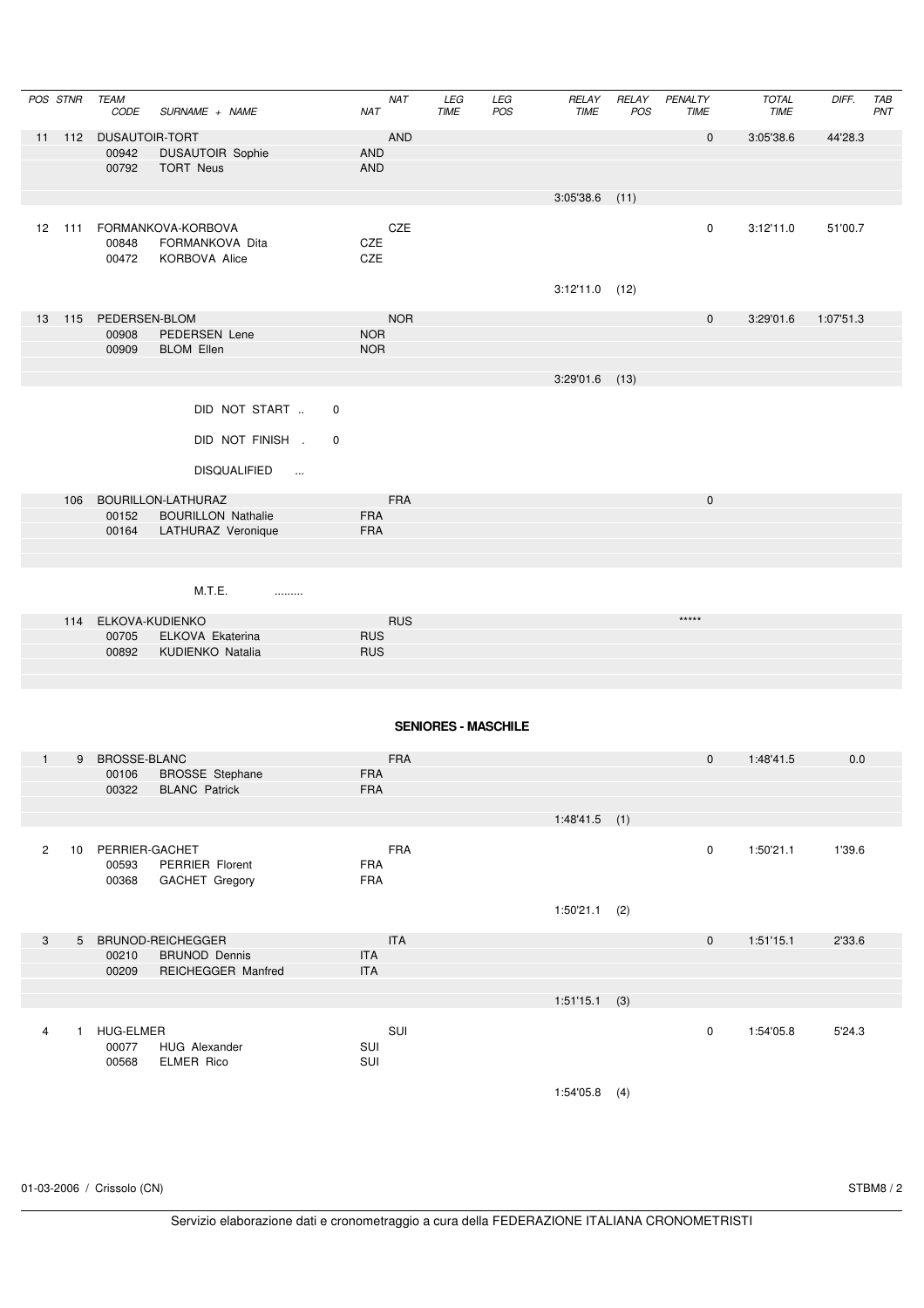|    | POS STNR | TEAM<br>CODE             | SURNAME + NAME                               | NAT                      | <b>NAT</b> | LEG<br>TIME | LEG<br>POS | RELAY<br><b>TIME</b> | RELAY<br>POS | PENALTY<br>TIME | <b>TOTAL</b><br><b>TIME</b> | DIFF.   | TAB<br>PNT |
|----|----------|--------------------------|----------------------------------------------|--------------------------|------------|-------------|------------|----------------------|--------------|-----------------|-----------------------------|---------|------------|
| 5  |          |                          | 6 GIACOMELLI-LUNGER                          |                          | <b>ITA</b> |             |            |                      |              | $\mathbf 0$     | 1:55'31.6                   | 6'50.1  |            |
|    |          | 00182<br>00878           | GIACOMELLI Guido<br>LUNGER Hansjorg          | <b>ITA</b><br>ITA        |            |             |            |                      |              |                 |                             |         |            |
|    |          |                          |                                              |                          |            |             |            | $1:55'31.6$ (5)      |              |                 |                             |         |            |
| 6  |          |                          | 8 PELLISSIER-BATTEL                          |                          | ITA        |             |            |                      |              | 0               | 1:57'32.5                   | 8'51.0  |            |
|    |          | 00058<br>00064           | PELLISSIER Jean                              | <b>ITA</b><br><b>ITA</b> |            |             |            |                      |              |                 |                             |         |            |
|    |          |                          | <b>BATTEL Carlo</b>                          |                          |            |             |            |                      |              |                 |                             |         |            |
|    |          |                          |                                              |                          |            |             |            | $1:57'32.5$ (6)      |              |                 |                             |         |            |
| 7  |          | 13 BLANC-PREMAT<br>00104 | <b>BLANC</b> Bertrand                        | <b>FRA</b>               | <b>FRA</b> |             |            |                      |              | $\mathbf 0$     | 1:57'44.2                   | 9'02.7  |            |
|    |          | 00710                    | <b>PREMAT Martial</b>                        | <b>FRA</b>               |            |             |            |                      |              |                 |                             |         |            |
|    |          |                          |                                              |                          |            |             |            | $1:57'44.2$ (7)      |              |                 |                             |         |            |
| 8  |          |                          | 12 PELLICIER-GIGNAUX                         |                          | <b>FRA</b> |             |            |                      |              | 0               | 1:58'17.3                   | 9'35.8  |            |
|    |          | 00331<br>00108           | PELLICIER Alexandre<br><b>GIGNOUZ Pierre</b> | <b>FRA</b><br><b>FRA</b> |            |             |            |                      |              |                 |                             |         |            |
|    |          |                          |                                              |                          |            |             |            |                      |              |                 |                             |         |            |
|    |          |                          |                                              |                          |            |             |            | $1:58'17.3$ (8)      |              |                 |                             |         |            |
| 9  |          | 4 ECOEUR-REY<br>00596    | ECOEUR Yannick                               | SUI                      | SUI        |             |            |                      |              | $\mathbf 0$     | 1:58'33.2                   | 9'51.7  |            |
|    |          | 00716                    | REY Alain                                    | SUI                      |            |             |            |                      |              |                 |                             |         |            |
|    |          |                          |                                              |                          |            |             |            | $1:58'33.2$ (9)      |              |                 |                             |         |            |
| 10 |          |                          | 3 MORET-TARAMARCAZ                           |                          | SUI        |             |            |                      |              | 0               | 1:59'36.4                   | 10'54.9 |            |
|    |          | 00569<br>00191           | MORET Didier<br>TARAMARCAZ Pierre-Marie      | SUI<br>SUI               |            |             |            |                      |              |                 |                             |         |            |
|    |          |                          |                                              |                          |            |             |            | 1:59'36.4 (10)       |              |                 |                             |         |            |
| 11 |          | 20 STEURER-GRABL         |                                              |                          | <b>GER</b> |             |            |                      |              | $\mathbf 0$     | 2:01'01.0                   | 12'19.5 |            |
|    |          | 00238                    | STEURER Toni                                 | <b>GER</b><br><b>GER</b> |            |             |            |                      |              |                 |                             |         |            |
|    |          | 00372                    | GRABL Franz                                  |                          |            |             |            |                      |              |                 |                             |         |            |
|    |          |                          |                                              |                          |            |             |            | $2:01'01.0$ (11)     |              |                 |                             |         |            |
| 12 |          | 2 REY-TROILLET<br>00404  | REY Jean-Yves                                | SUI                      | SUI        |             |            |                      |              | 0               | 2:01'21.0                   | 12'39.5 |            |
|    |          | 00189                    | <b>TROILLET Florent</b>                      | SUI                      |            |             |            |                      |              |                 |                             |         |            |
|    |          |                          |                                              |                          |            |             |            | $2:01'21.0$ (12)     |              |                 |                             |         |            |
| 13 |          |                          | 17 MADAJ-SVATOJANSKY                         |                          | SVK        |             |            |                      |              | $\mathbf 0$     | 2:01'30.2                   | 12'48.7 |            |
|    |          | 00035<br>00158           | MADAJ Milan<br>SVATOJANSKY Peter             | <b>SVK</b><br><b>SVK</b> |            |             |            |                      |              |                 |                             |         |            |
|    |          |                          |                                              |                          |            |             |            | $2:01'30.2$ (13)     |              |                 |                             |         |            |
|    |          |                          |                                              |                          |            |             |            |                      |              |                 |                             |         |            |
| 14 | 11       | 0095                     | SBALBI-CHEVALLIER<br>SBALBI Tony             | <b>FRA</b>               | FRA        |             |            |                      |              | 0               | 2:05'36.4                   | 16'54.9 |            |
|    |          | 00711                    | CHEVALLIER Stephane                          | <b>FRA</b>               |            |             |            |                      |              |                 |                             |         |            |
|    |          |                          |                                              |                          |            |             |            | $2:05'36.4$ (14)     |              |                 |                             |         |            |
| 15 | 22       | 00456                    | ECHTLER-NICKAES<br><b>ECHTLER Martin</b>     | <b>GER</b>               | GER        |             |            |                      |              | $\mathbf 0$     | 2:06'34.3                   | 17'52.8 |            |
|    |          | 00376                    | NICKAES Georg                                | GER                      |            |             |            |                      |              |                 |                             |         |            |
|    |          |                          |                                              |                          |            |             |            | $2:06'34.3$ (15)     |              |                 |                             |         |            |
|    |          |                          |                                              |                          |            |             |            |                      |              |                 |                             |         |            |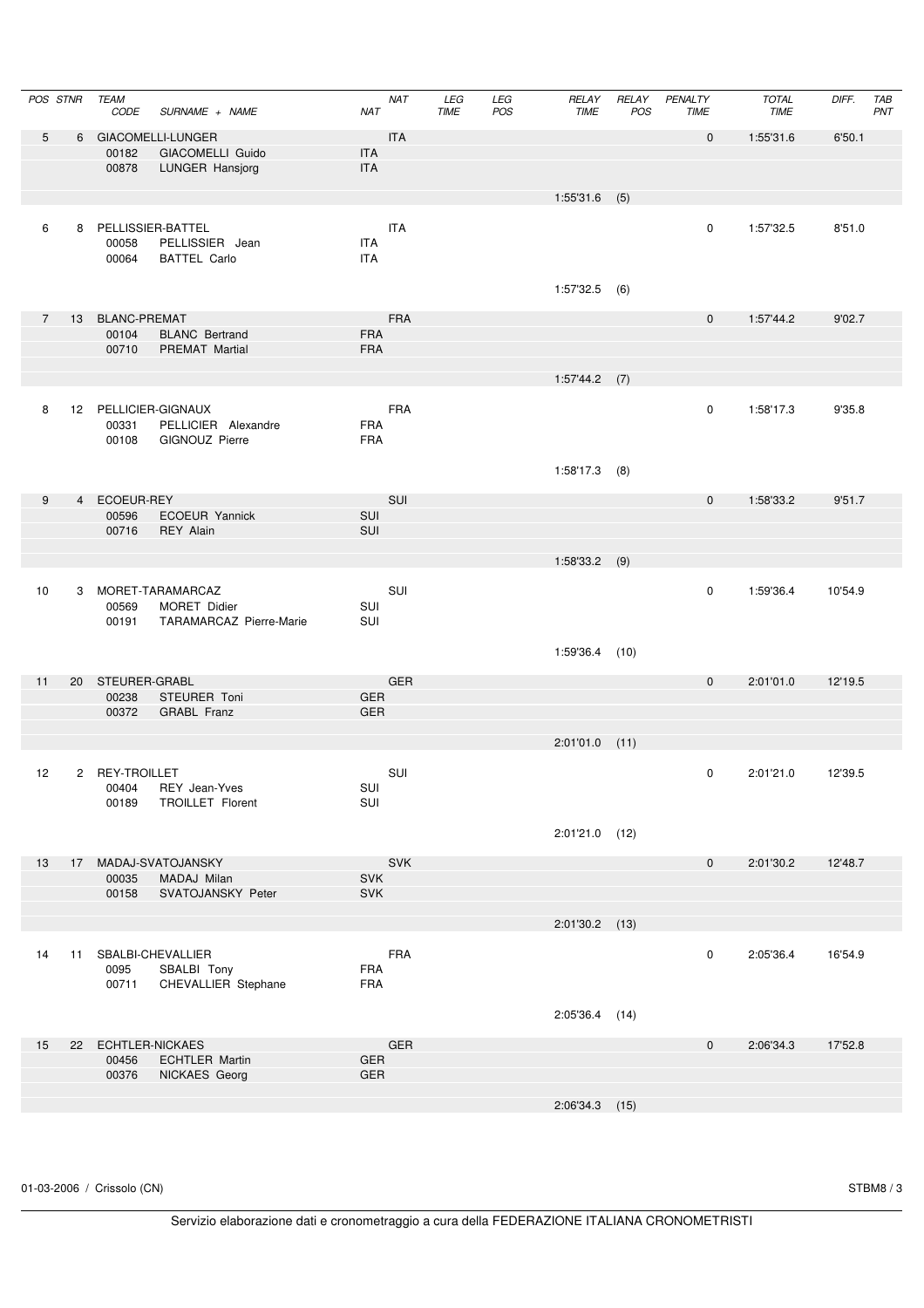|    |    | POS STNR TEAM<br>CODE               | SURNAME + NAME                                        | <b>NAT</b><br>NAT                      | LEG<br>TIME | LEG<br>POS | RELAY<br><b>TIME</b> | RELAY<br>POS | PENALTY<br><b>TIME</b> | <b>TOTAL</b><br><b>TIME</b> | DIFF.   | TAB<br>PNT |
|----|----|-------------------------------------|-------------------------------------------------------|----------------------------------------|-------------|------------|----------------------|--------------|------------------------|-----------------------------|---------|------------|
| 16 |    | 14 VENDELL-BES<br>00856<br>00015    | VENDELL Joan Maria<br><b>BES</b> Jordi                | <b>ESP</b><br><b>ESP</b><br><b>ESP</b> |             |            |                      |              | $\mathbf 0$            | 2:08'17.0                   | 19'35.5 |            |
|    |    |                                     |                                                       |                                        |             |            | $2:08'17.0$ (16)     |              |                        |                             |         |            |
| 17 |    | 15 CEREZO-GALERA                    |                                                       | <b>ESP</b>                             |             |            |                      |              | $\mathbf 0$            | 2:09'23.4                   | 20'41.9 |            |
|    |    | 00304                               | CEREZO German                                         | <b>ESP</b>                             |             |            |                      |              |                        |                             |         |            |
|    |    | 00870                               | <b>GALERA Federico</b>                                | <b>ESP</b>                             |             |            |                      |              |                        |                             |         |            |
|    |    |                                     |                                                       |                                        |             |            | $2:09'23.4$ (17)     |              |                        |                             |         |            |
| 18 |    | 31 ALBOS-VILANA<br>00770<br>00482   | ALBOS Joan<br>VILANA Joan                             | AND<br>AND<br><b>AND</b>               |             |            |                      |              | $\mathbf 0$            | 2:09'45.0                   | 21'03.5 |            |
|    |    |                                     |                                                       |                                        |             |            | $2:09'45.0$ (18)     |              |                        |                             |         |            |
| 19 |    | 16 BLASKO-LEITNER                   |                                                       | SVK                                    |             |            |                      |              | $\mathbf 0$            | 2:13'34.3                   | 24'52.8 |            |
|    |    | 00880                               | <b>BLASKO Milan</b>                                   | <b>SVK</b>                             |             |            |                      |              |                        |                             |         |            |
|    |    | 00157                               | LEITHER Miroslav                                      | <b>SVK</b>                             |             |            |                      |              |                        |                             |         |            |
|    |    |                                     |                                                       |                                        |             |            | $2:13'34.3$ (19)     |              |                        |                             |         |            |
|    |    |                                     |                                                       |                                        |             |            |                      |              |                        |                             |         |            |
| 20 |    | 25 DUCH-KUCZINSKY<br>00644<br>00340 | <b>DUCH Miroslav</b><br>KUCZINSKY Roman               | CZE<br>CZE<br>CZE                      |             |            |                      |              | $\mathbf 0$            | 2:16'12.3                   | 27'30.8 |            |
|    |    |                                     |                                                       |                                        |             |            | $2:16'12.3$ (21)     |              |                        |                             |         |            |
| 21 |    | 21 STACHEL-BOHM                     |                                                       | <b>GER</b>                             |             |            |                      |              | 3'00                   | 2:19'07.4                   | 30'25.9 |            |
|    |    | 00239<br>00578                      | STACHEL Tim<br><b>BOHM Benedikt</b>                   | <b>GER</b><br><b>GER</b>               |             |            |                      |              |                        |                             |         |            |
|    |    |                                     |                                                       |                                        |             |            | $2:16'07.4$ (20)     |              |                        |                             |         |            |
|    |    |                                     |                                                       |                                        |             |            |                      |              |                        |                             |         |            |
| 22 |    | 32 SWENSON-ROMEO<br>00798<br>00799  | <b>SWENSON Pete</b><br>ROMEO Steve                    | <b>USA</b><br><b>USA</b><br><b>USA</b> |             |            |                      |              | $\mathbf 0$            | 2:22'19.3                   | 33'37.8 |            |
|    |    |                                     |                                                       |                                        |             |            | 2:22'19.3 (22)       |              |                        |                             |         |            |
| 23 |    |                                     | 30 TURNESOLA-CAPDEVILA                                | <b>AND</b>                             |             |            |                      |              | $\mathbf{0}$           | 2:24'34.2                   | 35'52.7 |            |
|    |    | 00768                               | TURNESOLA Joan                                        | AND                                    |             |            |                      |              |                        |                             |         |            |
|    |    | 00044                               | CAPDEVILA Xavier                                      | <b>AND</b>                             |             |            |                      |              |                        |                             |         |            |
|    |    |                                     |                                                       |                                        |             |            | $2:24'34.2$ (23)     |              |                        |                             |         |            |
| 24 | 26 | NEMEC-SVOBODA<br>00341<br>00343     | NEMEC Michal<br>SVOBODA Marcel                        | CZE<br>CZE<br>CZE                      |             |            |                      |              | 0                      | 2:25'02.3                   | 36'20.8 |            |
|    |    |                                     |                                                       |                                        |             |            | $2:25'02.3$ (24)     |              |                        |                             |         |            |
| 25 | 33 | SMITH-KROGER                        |                                                       | <b>USA</b>                             |             |            |                      |              | $\mathbf 0$            | 2:26'18.0                   | 37'36.5 |            |
|    |    | 00800                               | SMITH Cary                                            | <b>USA</b>                             |             |            |                      |              |                        |                             |         |            |
|    |    | 00796                               | <b>KROGER Chris</b>                                   | <b>USA</b>                             |             |            |                      |              |                        |                             |         |            |
|    |    |                                     |                                                       |                                        |             |            | 2:26'18.0            | (25)         |                        |                             |         |            |
|    |    |                                     |                                                       |                                        |             |            |                      |              |                        |                             |         |            |
| 26 | 50 | 00834<br>00837                      | POWELL-SCRIMGEOUR<br>POWELL Alun<br>SCRIMGEOUR Carron | GBR<br><b>GBR</b><br><b>GBR</b>        |             |            |                      |              | $\pmb{0}$              | 2:28'42.6                   | 40'01.1 |            |
|    |    |                                     |                                                       |                                        |             |            | $2:28'42.6$ (26)     |              |                        |                             |         |            |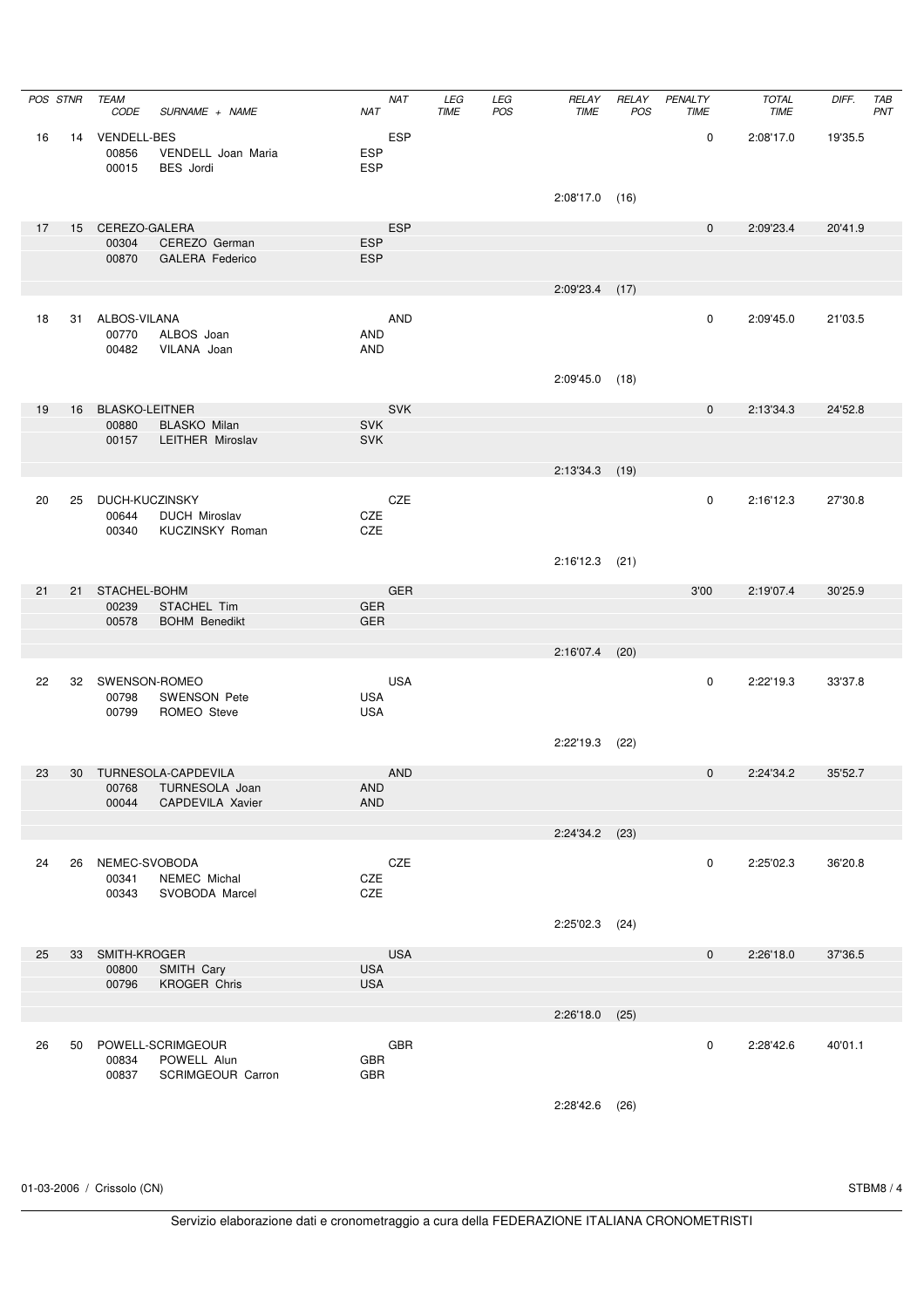|    | POS STNR | TEAM<br>CODE          | SURNAME + NAME                                                                       | <b>NAT</b><br><b>NAT</b>               | LEG<br>TIME | LEG<br>POS | RELAY<br><b>TIME</b> | RELAY<br>POS | PENALTY<br>TIME | <b>TOTAL</b><br><b>TIME</b> | DIFF.     | TAB<br>PNT |
|----|----------|-----------------------|--------------------------------------------------------------------------------------|----------------------------------------|-------------|------------|----------------------|--------------|-----------------|-----------------------------|-----------|------------|
| 27 | 27       | JIRAK-BANSKY<br>00849 | JIRAK Jan                                                                            | CZE<br><b>CZE</b>                      |             |            |                      |              | $\mathbf 0$     | 2:30'08.3                   | 41'26.8   |            |
|    |          | 00641                 | <b>BANSKY Jaroslav</b>                                                               | CZE                                    |             |            |                      |              |                 |                             |           |            |
|    |          |                       |                                                                                      |                                        |             |            | $2:30'08.3$ (27)     |              |                 |                             |           |            |
| 28 | 34       | 00852<br>00853        | ZACHWIEJA-ZEBRACKI<br>ZACHWIEJA Szymon<br>ZEBRACKI Jacek                             | POL<br><b>POL</b><br>POL               |             |            |                      |              | 0               | 2:32'07.2                   | 43'25.7   |            |
|    |          |                       |                                                                                      |                                        |             |            | 2:32'07.2            | (28)         |                 |                             |           |            |
| 29 | 23       | 00917                 | ZADNIKAR-KARNIKAR<br>ZADNIKAR Franc                                                  | <b>SLO</b><br><b>SLO</b>               |             |            |                      |              | $\mathbf 0$     | 2:35'08.2                   | 46'26.7   |            |
|    |          | 00501                 | KARNICAR Jernej                                                                      | <b>SLO</b>                             |             |            |                      |              |                 |                             |           |            |
|    |          |                       |                                                                                      |                                        |             |            | $2:35'08.2$ (29)     |              |                 |                             |           |            |
| 30 | 36       | 00591<br>00665        | BOSSEV-ANGELOV<br><b>BOSSEV Rossen</b><br>ANGELOV Blagovest                          | <b>BUL</b><br><b>BUL</b><br><b>BUL</b> |             |            |                      |              | 0               | 2:37'03.9                   | 48'22.4   |            |
|    |          |                       |                                                                                      |                                        |             |            | 2:37'03.9            | (30)         |                 |                             |           |            |
| 31 | 29       | CORNELLA-RUIZ         |                                                                                      | <b>AND</b>                             |             |            |                      |              | $\mathbf 0$     | 2:38'32.1                   | 49'50.6   |            |
|    |          | 00666<br>00769        | CORNELLA Jordi<br>RUIZ Mingo                                                         | <b>AND</b><br><b>AND</b>               |             |            |                      |              |                 |                             |           |            |
|    |          |                       |                                                                                      |                                        |             |            |                      |              |                 |                             |           |            |
|    |          |                       |                                                                                      |                                        |             |            | 2:38'32.1            | (31)         |                 |                             |           |            |
| 32 | 48       | 00867<br>00865        | DORDIN-HALVARSSON<br><b>DORDIN Patrick</b><br>HALVARSSON Joakim                      | <b>SWE</b><br>SWE<br><b>SWE</b>        |             |            |                      |              | 3'00            | 2:41'44.7                   | 53'03.2   |            |
|    |          |                       |                                                                                      |                                        |             |            | 2:38'44.7            | (32)         |                 |                             |           |            |
| 33 | 52       | 00813                 | YOKOYAMA-YAMADA<br>YOKOYAMA Minehiro                                                 | <b>JPN</b><br><b>JPN</b>               |             |            |                      |              | $\mathbf 0$     | 2:41'55.8                   | 53'14.3   |            |
|    |          | 00814                 | YAMADA Seiji                                                                         | <b>JPN</b>                             |             |            |                      |              |                 |                             |           |            |
|    |          |                       |                                                                                      |                                        |             |            | $2:41'55.8$ (33)     |              |                 |                             |           |            |
|    |          |                       |                                                                                      |                                        |             |            |                      |              |                 |                             |           |            |
| 34 | 41       | 00905<br>00910        | BERGER-HOVDENAK<br>BERGER Ola<br>HOVDENAK Ola                                        | <b>NOR</b><br><b>NOR</b><br><b>NOR</b> |             |            |                      |              | 0               | 2:42'15.7                   | 53'34.2   |            |
|    |          |                       |                                                                                      |                                        |             |            | 2:42'15.7            | (34)         |                 |                             |           |            |
| 35 | 44       | 00904                 | BARTNES-SKORVE<br><b>BARTNES Martin</b>                                              | <b>NOR</b><br><b>NOR</b>               |             |            |                      |              | $\mathbf 0$     | 2:43'28.3                   | 54'46.8   |            |
|    |          | 00901                 | SKORVE Martin                                                                        | <b>NOR</b>                             |             |            |                      |              |                 |                             |           |            |
|    |          |                       |                                                                                      |                                        |             |            | 2:43'28.3 (35)       |              |                 |                             |           |            |
|    |          |                       |                                                                                      |                                        |             |            |                      |              |                 |                             |           |            |
| 36 | 18       | 00033<br>00721        | THEOCHAROPOULOS-KAMBOUROPOUL<br>THEOCHAROPOULOS loannis<br>KAMBOUROPOULOS Alexandros | GRE<br>GRE<br>GRE                      |             |            |                      |              | 0               | 2:44'37.0                   | 55'55.5   |            |
|    |          |                       |                                                                                      |                                        |             |            | 2:44'37.0            | (36)         |                 |                             |           |            |
| 37 | 53       | SATO-MATSUBARA        |                                                                                      | <b>JPN</b>                             |             |            |                      |              | $\mathbf 0$     | 2:49'28.6                   | 1:00'47.1 |            |
|    |          | 00783<br>00784        | SATO Yoshiyuki<br>MATSUBARA Shinichiro                                               | <b>JPN</b><br><b>JPN</b>               |             |            |                      |              |                 |                             |           |            |
|    |          |                       |                                                                                      |                                        |             |            |                      |              |                 |                             |           |            |
|    |          |                       |                                                                                      |                                        |             |            | 2:49'28.6 (37)       |              |                 |                             |           |            |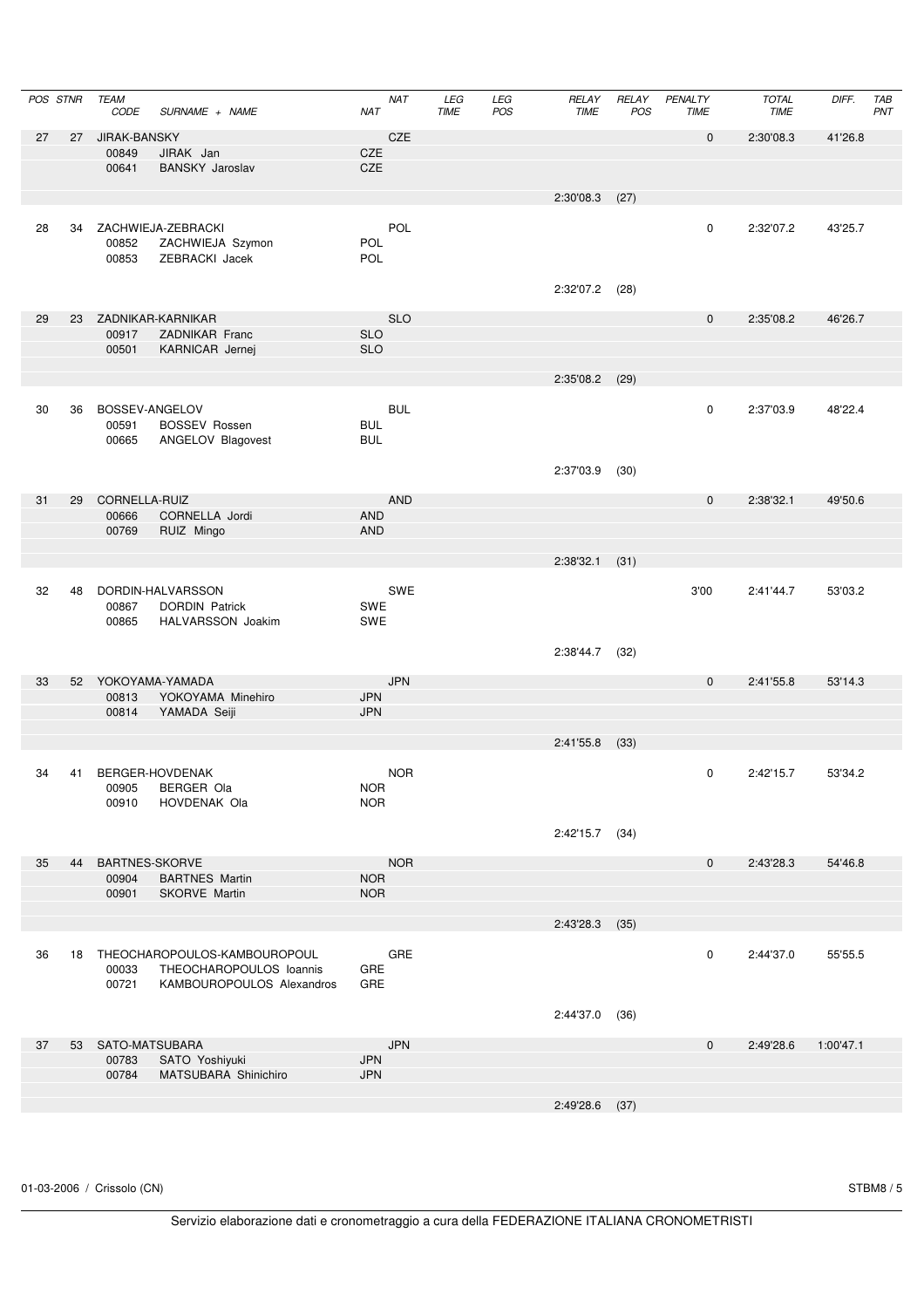| POS STNR |    | <b>TEAM</b><br>CODE                | SURNAME + NAME                                                         | <b>NAT</b><br><b>NAT</b>               | LEG<br><b>TIME</b> | LEG<br>POS | RELAY<br><b>TIME</b> | RELAY<br>POS | PENALTY<br><b>TIME</b> | <b>TOTAL</b><br><b>TIME</b> | DIFF.     | TAB<br>PNT |
|----------|----|------------------------------------|------------------------------------------------------------------------|----------------------------------------|--------------------|------------|----------------------|--------------|------------------------|-----------------------------|-----------|------------|
| 38       | 37 | SOFIN-KAZAKOV<br>00893<br>00890    | SOFIN Rinat<br>KAZAKOV Maxim                                           | <b>RUS</b><br><b>RUS</b><br><b>RUS</b> |                    |            |                      |              | 0                      | 2:53'02.9                   | 1:04'21.4 |            |
|          |    |                                    |                                                                        |                                        |                    |            | 2:53'02.9            | (38)         |                        |                             |           |            |
| 39       | 49 | 00864<br>00866                     | <b>HALVARSSON-MORIS</b><br>HALVARSSON Per Olof<br><b>MORIS Patrick</b> | <b>SWE</b><br><b>SWE</b><br><b>SWE</b> |                    |            |                      |              | $\mathbf 0$            | 2:54'10.3                   | 1:05'28.8 |            |
|          |    |                                    |                                                                        |                                        |                    |            | 2:54'10.3            | (39)         |                        |                             |           |            |
| 40       | 51 | 00839<br>00838                     | LIGERTWOOD-ALLEN<br>LIGERTWOOD Ivor<br><b>ALLEN Olly</b>               | <b>GBR</b><br><b>GBR</b><br><b>GBR</b> |                    |            |                      |              | 0                      | 2:56'42.3                   | 1:08'00.8 |            |
|          |    |                                    |                                                                        |                                        |                    |            | 2:56'42.3            | (40)         |                        |                             |           |            |
| 41       |    | 42 SANDE-BERGE<br>00903<br>00906   | SANDE Ole-Jakob<br><b>BERGE</b> Jarle                                  | <b>NOR</b><br><b>NOR</b><br><b>NOR</b> |                    |            |                      |              | $\mathbf 0$            | 3:03'54.1                   | 1:15'12.6 |            |
|          |    |                                    |                                                                        |                                        |                    |            | 3:03'54.1            | (42)         |                        |                             |           |            |
| 42       | 43 | 00907<br>00902                     | BERBU-TRONVOLL<br><b>BERBU</b> Andreas<br>TRONVOLL Ove-Erik            | <b>NOR</b><br><b>NOR</b><br><b>NOR</b> |                    |            |                      |              | 3'00                   | 3:04'05.2                   | 1:15'23.7 |            |
|          |    |                                    |                                                                        |                                        |                    |            | 3:01'05.2            | (41)         |                        |                             |           |            |
| 43       | 39 | 00888<br>00889                     | KIRIEVSKIY-SIBAEV<br>KIRIEVSKIY Gennady<br>SIBAEV Mingalim             | <b>RUS</b><br><b>RUS</b><br><b>RUS</b> |                    |            |                      |              | $\mathbf 0$            | 3:04'28.5                   | 1:15'47.0 |            |
|          |    |                                    |                                                                        |                                        |                    |            | 3:04'28.5            | (43)         |                        |                             |           |            |
| 44       | 40 | KOZHIN-ZHUKOV<br>00703<br>00887    | KOZHIN Alexander<br>ZHUKOV Oleg                                        | <b>RUS</b><br><b>RUS</b><br><b>RUS</b> |                    |            |                      |              | 3'00                   | 3:12'28.2                   | 1:23'46.7 |            |
|          |    |                                    |                                                                        |                                        |                    |            | 3:09'28.2            | (44)         |                        |                             |           |            |
| 45       |    | 00034                              | 19 ANESTIS-KOSTOPOULOS<br>ANESTIS Loukas                               | <b>GRE</b><br>GRE                      |                    |            |                      |              | $\mathbf 0$            | 3:16'37.5                   | 1:27'56.0 |            |
|          |    | 00451                              | KOSTOPOULOS Nikolaos                                                   | <b>GRE</b>                             |                    |            |                      |              |                        |                             |           |            |
|          |    |                                    |                                                                        |                                        |                    |            | $3:16'37.5$ (45)     |              |                        |                             |           |            |
| 46       | 56 | <b>KURT-KOEN</b><br>00881<br>00877 | <b>KURT Piot</b><br>KOEN Leeten                                        | <b>BEL</b><br><b>BEL</b><br><b>BEL</b> |                    |            |                      |              | 0                      | 3:23'01.6                   | 1:34'20.1 |            |
|          |    |                                    |                                                                        |                                        |                    |            | 3:23'01.6            | (46)         |                        |                             |           |            |
| 47       | 45 | 00808                              | KANTOR BRUCHER-JORQUERA TAPI<br>KANTOR BRUCHER Cristian                | CHI<br>CHI                             |                    |            |                      |              | $\mathbf 0$            | 3:25'48.4                   | 1:37'06.9 |            |
|          |    | 00811                              | JORQUERA TAPIA Andres                                                  | CHI                                    |                    |            |                      |              |                        |                             |           |            |
|          |    |                                    |                                                                        |                                        |                    |            | 3:25'48.4            | (47)         |                        |                             |           |            |
| 48       | 38 | 00702<br>00886                     | KURCHAKOV-ROMANOV<br>KURCHAKOV Viacheslav<br>ROMANOV Sergey            | <b>RUS</b><br><b>RUS</b><br><b>RUS</b> |                    |            |                      |              | 3'00                   | 3:31'27.3                   | 1:42'45.8 |            |
|          |    |                                    |                                                                        |                                        |                    |            | $3:28'27.3$ (48)     |              |                        |                             |           |            |